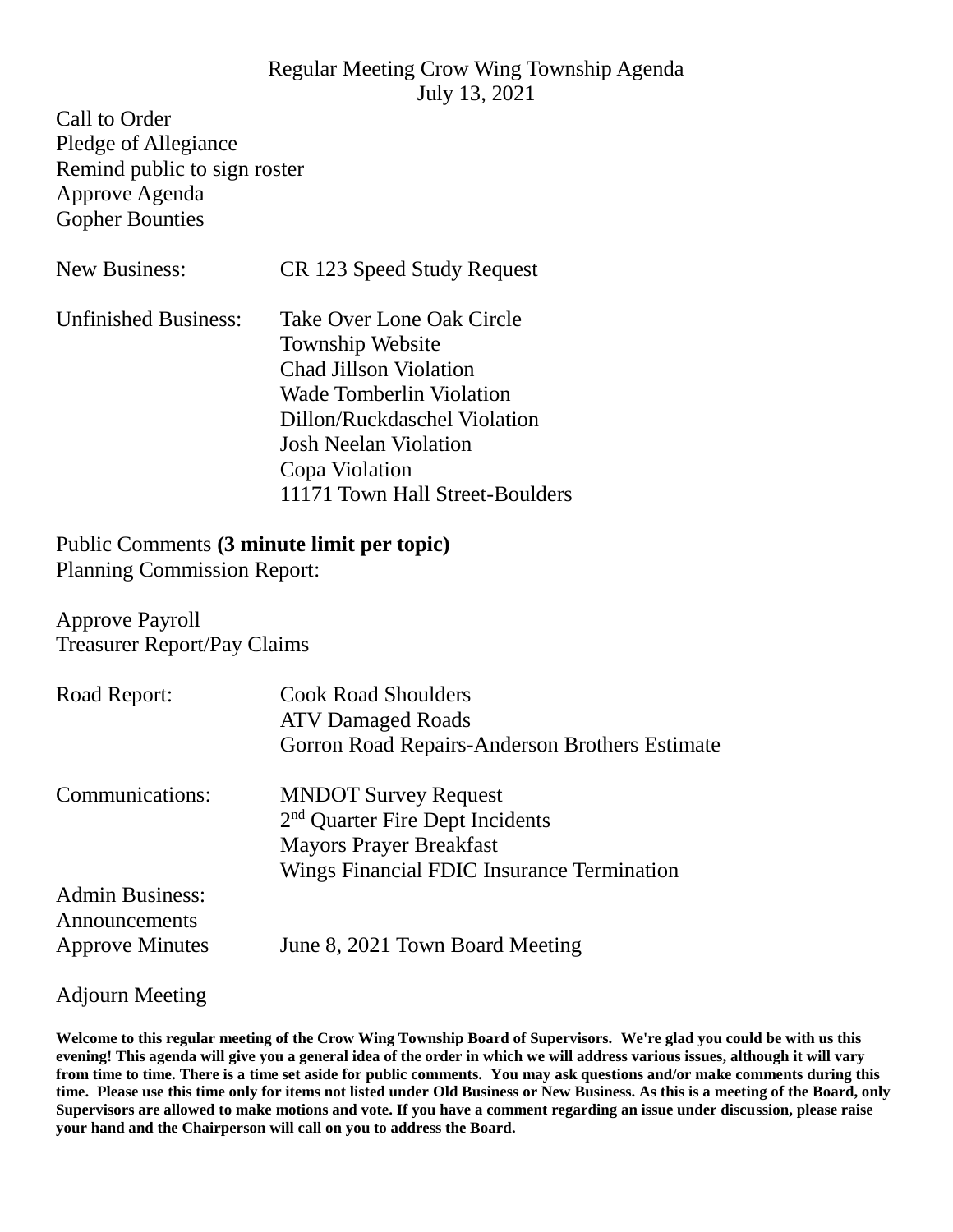## **TOWN BOARD REGULAR MEETING, TUESDAY, June 8, 2021 6:00 PM, CROW WING TOWN HALL**

Board Members Present: Chairman Tucker Schuety, Supervisor Doug Kern, Supervisor Paul Stephany, Treasurer Sue Kern, and Clerk Duane Ruona.

Tucker called the meeting to order at 6:00 pm and the Pledge of Allegiance was recited.

Doug made a motion to approve the agenda. Paul seconded, motion passed 3-0.

There were 412 gopher bounties from Tom Mertens.

There was no New Business.

Under Public Comments George Burton was present to request that Lone Oak Road be closed for a fireworks display on August 14th from 9:15 PM to 9:45 PM. Doug made a motion to close Lone Oak Road from address 7801-7804 on August 14, 2020 from 9:15 PM to 9:45 PM. Tucker seconded, motion passed 3-0.

Under Unfinished Business no new information has been received from KLD on the township taking over Lone Oak Circle. Tucker contacted Brad Miller who is taking care of the Bay Lake Township website. He would charge \$500 to set up the website and a \$75 monthly fee thereafter. He would post the minutes, agendas, public notices and any announcements on the website. Paul asked if there was a limit to the amount of storage and who else he has done websites for. Brad said that some type of agreement would be required that would answer those questions. Tucker will follow up with Mr. Miller about these questions.

There is nothing new to report on the current property violations. The Town Hall Street residence with the landscaping boulders now has a large brush pile. Brad thought that the number of boulders has been reduced. Brad will visit with Amanda from Sourcewell about the new complaint received and suggest another letter be sent to the property owner. Brad will also discuss the Estate Circle complaint with Amanda to get a letter sent out.

Brad said that the cost to print the updated Comprehensive Plan is between \$115 and \$135 per copy. After discussion it was decided that six printed copies would be enough as well as an electronic version. Doug made a motion to get six printed copies of the updated Comprehensive Plan from Sourcewell. Tucker seconded, motion passed 3-0.

Brad also brought up that Michels Underground Utiliites didn't get a permit to do the work on Wetherbee Road. The damage to the right-of-way they did has been fixed. Brad also questioned why the township is paying the electrical costs for the street light at County Road 21 (St. Mathias Road). When the streetlight was installed, there was an agreement that the township would pay the electrical costs and the county would pay for installation. The bulletin board has not yet been installed at Wild Rice Depot.

Randy Powers said the flagpole at the cemetery is very rusty at the bottom. He noticed it when he put the flags up for Memorial Day. Doug will take a look at the flagpole to see what needs to be done to fix or replace it.

Payroll was reviewed and approved. The Treasurer's report and claim numbers 1535-1552 were reviewed and approved.

Doug gave the Road Report. He has been patching potholes and will continue working on that. Mattresses and a chair in the right-of-way were picked up on Cook Road. Some of the trash on Cook Road had a name on it and the Sheriff Department contacted the individual to clean it up. Doug contacted David Blair about removing beavers along Wetherbee Road. Doug has not been able to connect with Mike House about repairs to ATV damaged areas and the shoulders on Cook Road. Doug will contact Dales Excavating about the culvert extensions that still need to be installed on 50<sup>th</sup> Avenue. Crackfilling township roads was discussed. Newly paved roads will be routed and filled within two years of paving. The plan for crackfilling the rest of the township roads will be discussed at the August Town Board meeting.